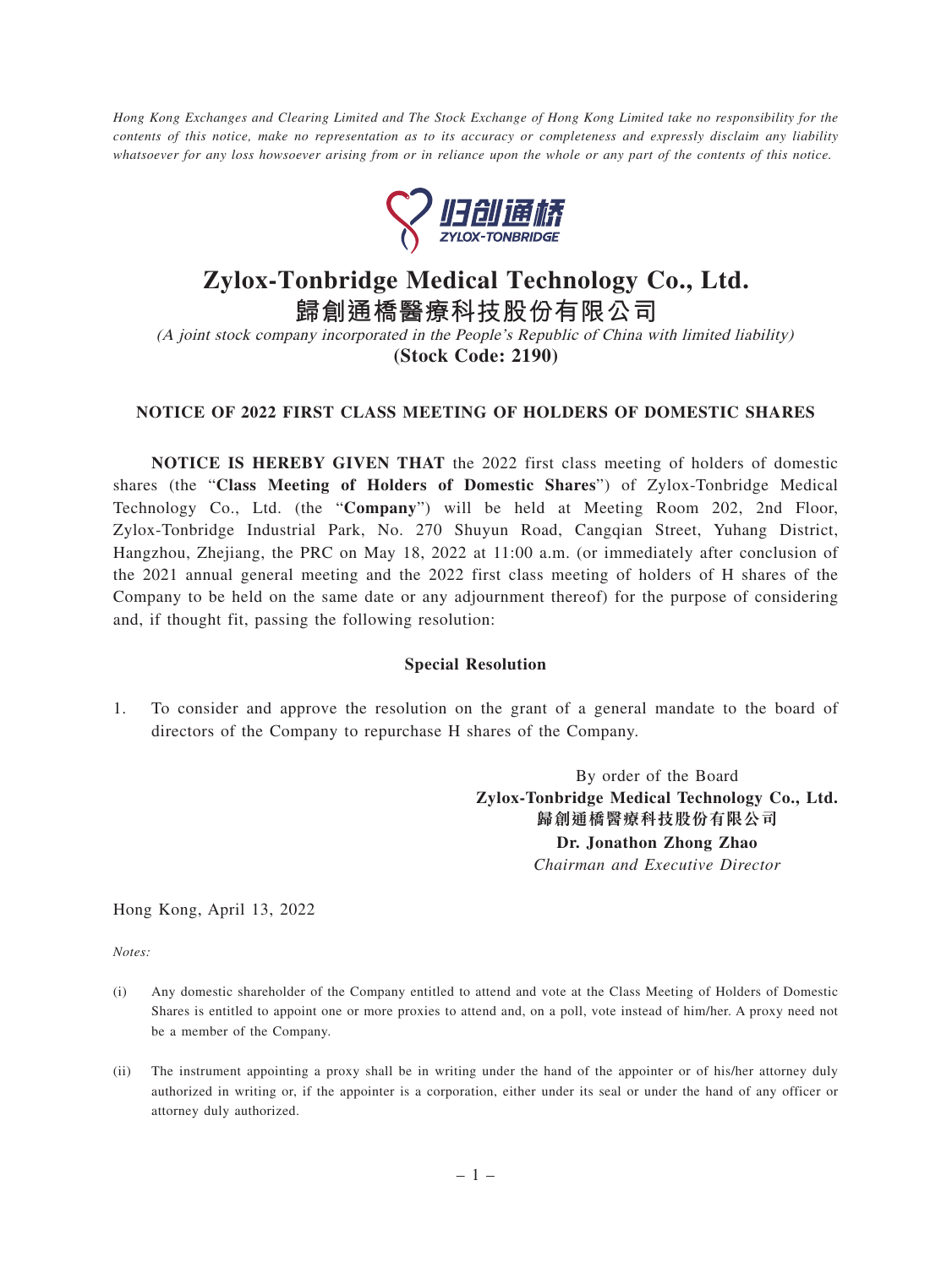- (iii) In order to be valid, the form of proxy together with the power of attorney or other authority, if any, under which it is signed or a notarially certified copy of such power or authority, must be deposited with the Company's office at No. 270, Shuyun Road, Cangqian Street, Yuhang District, Hangzhou, Zhejiang Province, the PRC as soon as practicable but in any event not less than 24 hours before the time appointed for holding the Class Meeting of Holders of Domestic Shares (i.e. May 17, 2022 at 11:00 a.m.), or any adjourned meeting thereof (as the case may be).
- (iv) Completion and return of the form of proxy shall not preclude the shareholders of the Company (the "**Shareholders**") from attending and voting in person at the Class Meeting of Holders of Domestic Shares or at any adjourned meeting thereof (as the case may be) should they so wish, and in such event, the form of proxy shall be deemed to be revoked.
- (v) Where there are joint registered holders of any share, any one of such joint holders may vote, either in person or by proxy, in respect of such share as if he/she was solely entitled thereto, but if more than one of such joint holders are present at the Class Meeting of Holders of Domestic Shares, whether in person or by proxy, the joint registered holder present whose name stands first on the register of members of the Company in respect of the shares shall alone be entitled to vote in respect thereof.
- (vi) The record date for determining the entitlement of holders of domestic shares of the Company to attend and vote at the Class Meeting of Holders of Domestic Shares will be May 18, 2022.
- (vii) The Company will adopt the following special arrangements at the Class Meeting of Holders of Domestic Shares for the purpose of public health and safety:
	- (a) All resolutions at the Class Meeting of Holders of Domestic Shares will be decided on a poll. Shareholders will still be able to vote by doing so in advance of the Class Meeting of Holders of Domestic Shares by proxy. If a Shareholder (other than those who can attend the Class Meeting of Holders of Domestic Shares physically) wishes to vote on any resolution at the Class Meeting of Holders of Domestic Shares, he/she/it can appoint the chairman of the Class Meeting of Holders of Domestic Shares or proxy who can attend the Class Meeting of Holders of Domestic Shares physically to exercise his/her/its right to vote at the Class Meeting of Holders of Domestic Shares in accordance with his/her/its instructions.
	- (b) Shareholders can view and listen to the Class Meeting of Holders of Domestic Shares through online access by visiting the website https://spot-emeeting.tricor.hk/#/269. Shareholders participating in the Class Meeting of Holders of Domestic Shares using the e-Meeting System can also submit questions through the e-Meeting System. The e-Meeting System will be open for Shareholders to log in from 8:30 a.m. on May 18, 2022 and can be accessed from any location with internet connection by a smart phone, tablet device or computer.
	- (c) Shareholders attending the Class Meeting of Holders of Domestic Shares using the e-Meeting System will be able to submit questions relevant to the Company's proposed resolutions online during the Class Meeting of Holders of Domestic Shares.
	- (d) Registered Shareholders are requested to provide a valid email address of his or her proxy (except for appointing "the chairman of the Class Meeting of Holders of Domestic Shares" as proxy) to receive the username and password to view a live streaming webcast of the Class Meeting of Holders of Domestic Shares and submit online questions to us on the e-Meeting System. To vote at the Class Meeting of Holders of Domestic Shares, you should complete and return the proxy form, appointing the chairman of the Class Meeting of Holders of Domestic Shares or proxy who can attend the Class Meeting of Holders of Domestic Shares physically.